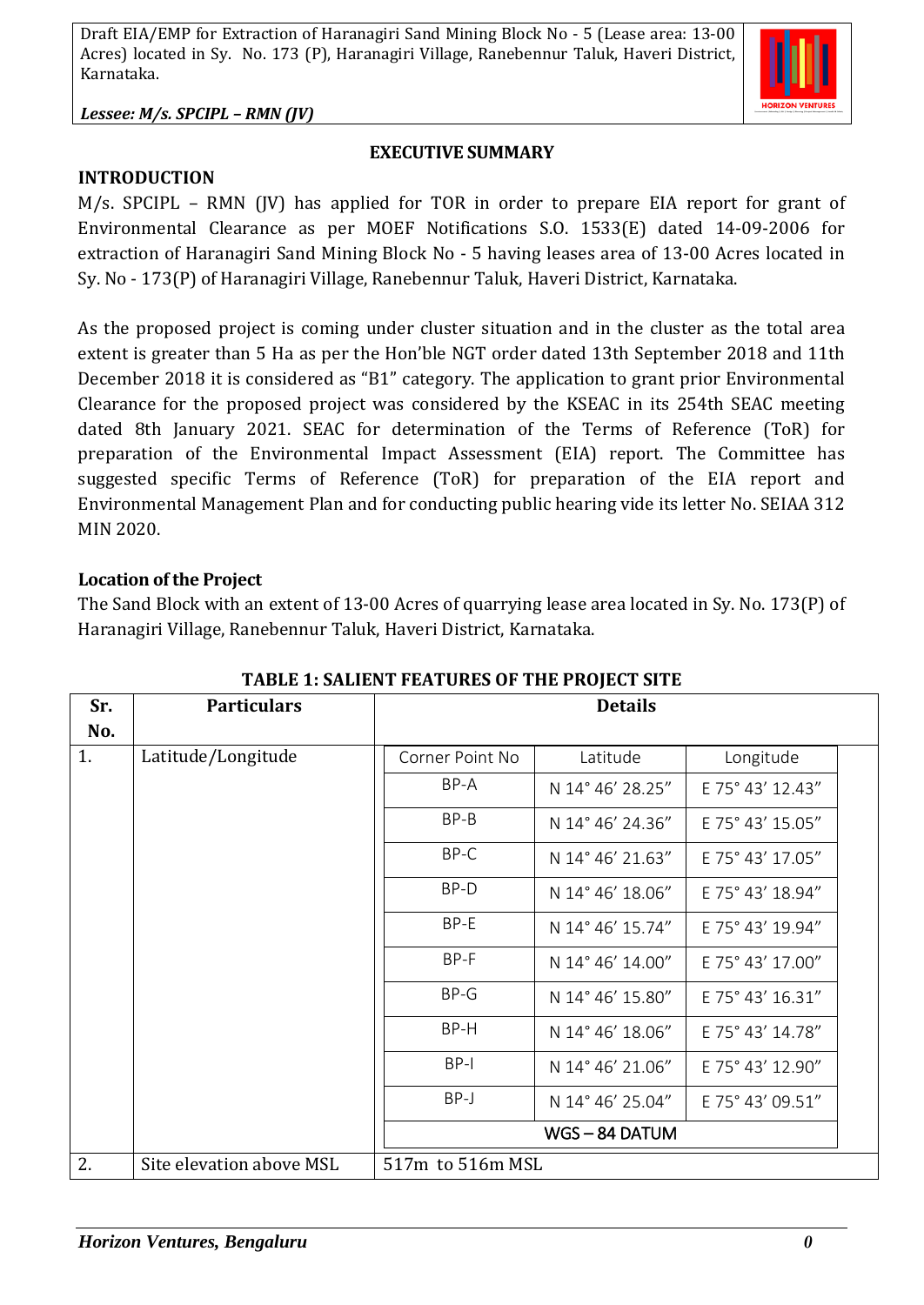

*Lessee: M/s. SPCIPL – RMN (JV)*

| Sr. | <b>Particulars</b>                       | <b>Details</b>                                                                                     |                                               |                                     |  |
|-----|------------------------------------------|----------------------------------------------------------------------------------------------------|-----------------------------------------------|-------------------------------------|--|
| No. |                                          |                                                                                                    |                                               |                                     |  |
| 3.  | Land use at the proposed<br>project site | Type of land use<br>Area to be Excavated<br><b>Buffer Zone</b><br>Area Un-utilized                 | Existing /<br>present<br>(Ha)<br>$-$<br>5.260 | End of lease (Ha)<br>3.139<br>2.122 |  |
|     |                                          | <b>TOTAL</b>                                                                                       | 5.260                                         | 5.260                               |  |
| 4.  | Nearest roadway                          | NH 48 - 20.80 Kms (SW) (Haveri to Davanagere Road)<br>SH 2 - 5.60 Kms (NW) (Holalu to Guttal road) |                                               |                                     |  |
| 5.  | <b>Nearest Railway Station</b>           | Devaragudda Railway Station - 19.40 Kms (SW)                                                       |                                               |                                     |  |
| 6.  | Nearest Railway line                     | Devaragudda Railway Station - 19.40 Kms (SW)                                                       |                                               |                                     |  |
| 7.  | Nearest Air Port                         | Hubbli AirPort (NW) at a distance of about 94.20 Kms.                                              |                                               |                                     |  |
| 8.  | Nearest village/major town               | Haranagiri Village - 3.50 kms (S)<br>Ranebennur - 18.90 Kms                                        |                                               |                                     |  |
| 9.  | Hills/valleys                            | No major hills and valleys within 10 km radius                                                     |                                               |                                     |  |
| 10. | Ecologically sensitive zone              | Ranebennuru Block - 1 ESZ - 5.59 Kms (S)                                                           |                                               |                                     |  |
| 11. | Reserved/Protected forests               | None within 10 kms                                                                                 |                                               |                                     |  |
| 12. | Historical/tourist places                | None within 5 km radius area                                                                       |                                               |                                     |  |
| 13. | <b>Nearest Industries</b>                | None within 10 kms                                                                                 |                                               |                                     |  |
| 14. | Nearest water bodies                     | This is a river sand mining project. The site is in Haranagiri<br>River Bed                        |                                               |                                     |  |

# **PROJECT DESCRIPTION**

### **Method of Quarrying**

An open cast method will be adopted to operate the area. Since, the annual production is about 54,000 Tons per annum for five years; the Open cast method will be followed during the plan period.

### **Anticipated life of the quarry**

Life of the mine in this case is for 5 year or till the reserves get exhausted.

#### **Conceptual Quarry Plan**

Based on reserves of River Sand as Production capacity of 54,000 Tons per annum for the 5 years plan period, thus the anticipated life of the will be till the reserves get exhausted.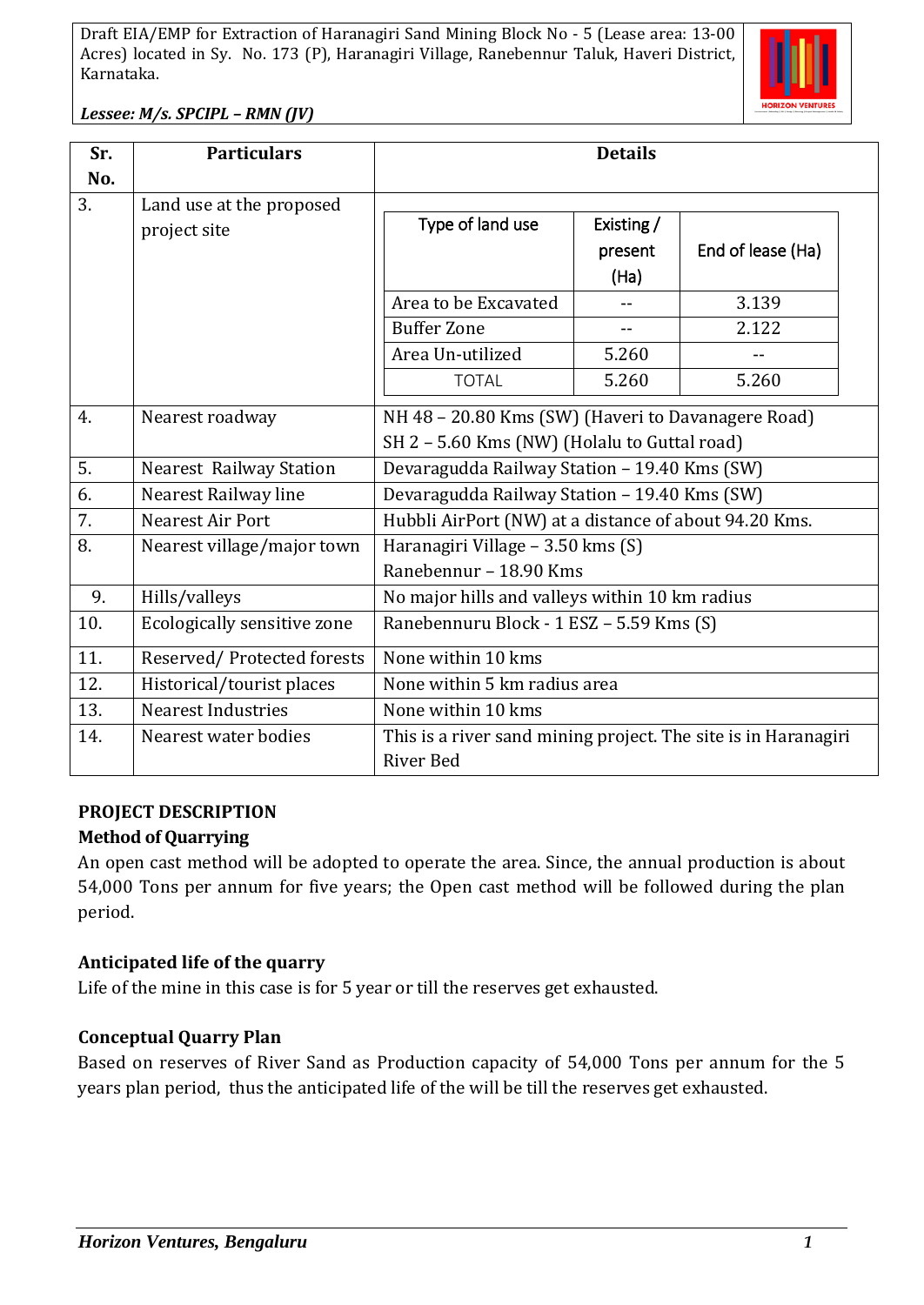

*Lessee: M/s. SPCIPL – RMN (JV)*

## **Waste Generation & Disposal**

There is no such reduction of waste / mineral reject processing possibilities are proposed during plan period. There is no proposal of dumping during the proposed ensuing quarrying period, & concurrent backfilling is proposed.

## **Water Requirement & Source**

Total water requirement for the project will be 3.1 KLD, Requirement is met by procurement of water from the bore well nearby Tankers.

## **Manpower Requirement**

The said quarry provides direct employment to 13 people and generate indirect employment for 26 more people. Most of the directly employed manpower falls under skilled category Preference will be given to the local people as per their eligibility.

### **Site Infrastructure**

The Quarry will have its own office premises, canteen, first-aid center etc. Quarry office is well connected with wireless and telephone, internet & e-mail facilities for communication. The Quarry is provided with a workshop to undertake repairs and regular maintenance of quarrying machinery deployed.

## **EXISTING ENVIRONMENTAL SCENARIO**

# **Baseline Environmental Studies**

# **Meteorology & Ambient Air Quality**

**Summary of Meteorological data generated at site (January 2020 to December 2020)**

| Temperature $(^{\circ}C)$ | 40.4 to 14.4°C |  |  |
|---------------------------|----------------|--|--|
| Relative Humidity (%)     | 74% to 22%     |  |  |
| <b>Wind Direction</b>     | W              |  |  |
| Calm wind $\%$            | 11.15%         |  |  |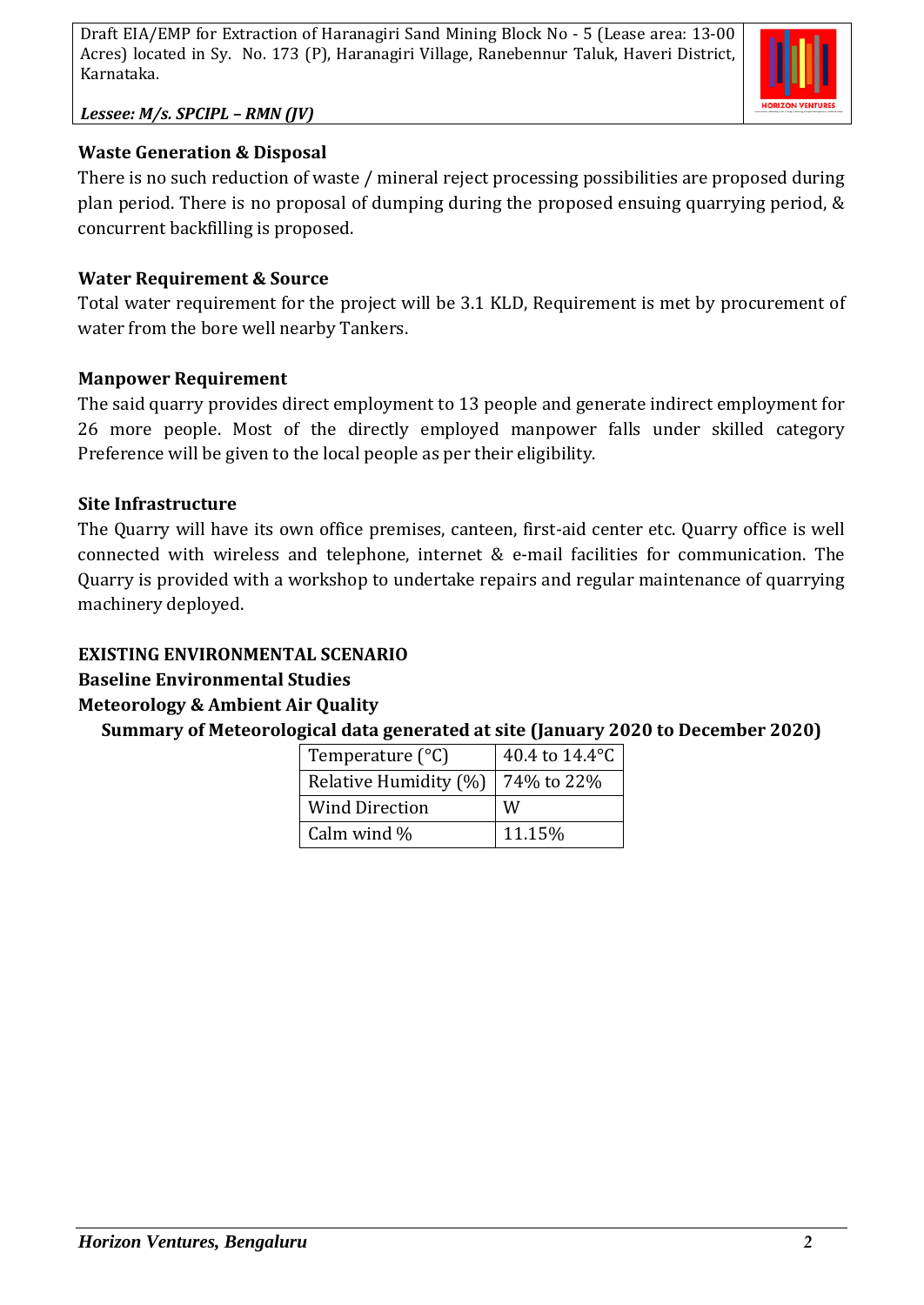

*Lessee: M/s. SPCIPL – RMN (JV)*



### **Ambient Air Quality Status**

From the results, it is observed that the ambient air quality with respect to PM<sub>10</sub>, PM<sub>2.5</sub>, SO<sub>2</sub>, and NOx at all the monitoring locations is within the permissible limits specified by CPCB.

#### **Ambient Noise Levels**

Ambient noise level monitoring was carried out at the 9 monitoring locations; those were selected for ambient air quality monitoring. The monitoring results are within limits**.**

#### **Biological Environment**

There is no National Park, Wildlife Sanctuary and Biosphere Reserve within 10 km radius.

#### **Proposed Biological Environment Conservation Measures**

- Thick Green belt will be developed around Quarry lease area and along transport road.
- Periodic maintenance of mineral transport road
- Regular sprinkling of water through mobile tanker on mineral transport road
- Mineral carrying trucks are loaded with only the stipulated quantity to avoid overloading and covered with tarpaulin to avoid spillage.

#### **Socio-economic Environment**

• There is no habitation or private land in the River Sand. There is no rehabilitation and resettlement involved in the project.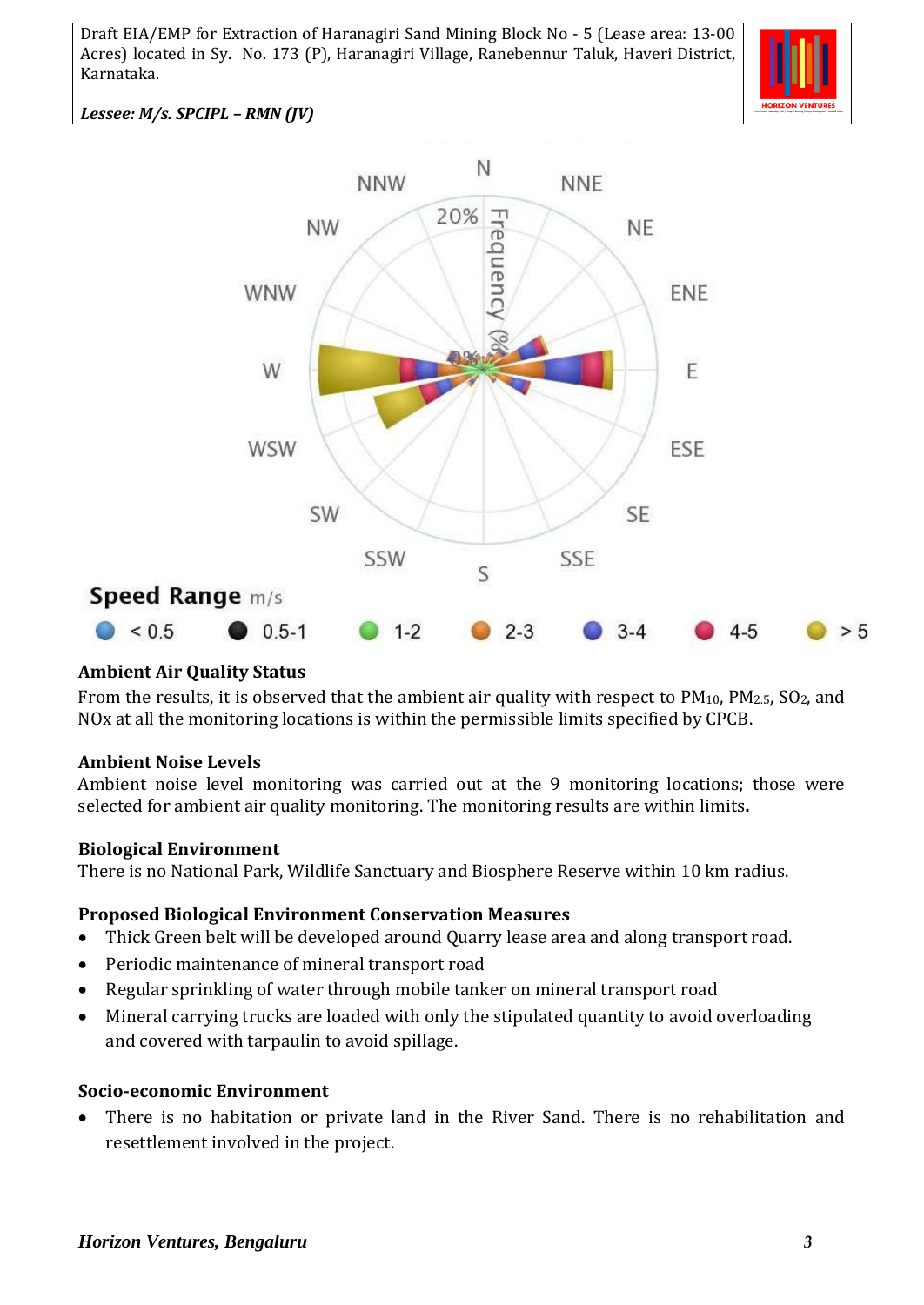

*Lessee: M/s. SPCIPL – RMN (JV)*

- The said Quarry provides direct employment to 13 people and generates indirect employment for 26 more people. Most of the directly employed manpower falls under skilled category and the respective distribution / numbers is follows. Preference will be given to the local people as per their eligibility.
- The existing infrastructure facilities are sufficient to cater the needs of the Sand Block. However, the Quarry management will take efforts as a part of CER for improvement in civic amenities like sanitation, drinking water facilities, transport road, etc in the nearby villages.

# **ENVIRONMENTAL MONITORING PROGRAM**

An Environmental Management Cell (EMC) will be established in the Quarry under the control of Quarry Manager. The EMC will be headed by an Environmental Officer having adequate qualification and experience in the field of environmental management regular and periodic. Environmental monitoring of Ambient Air Quality, Water table depth, Water quality, Ambient Noise Levels, Soil Quality, CSR activities etc will be carried out through MOEF accredited agencies and reports will be submitted to KSPCB/ Regional office of MoEF&CC.

## **RISK ASSESSMENT & DISASTER MANAGEMENT PLAN**

The assessment of risk in the Sand Blocking project has been estimated for Slope failure, Movement of HEMM, Inundation due to surface water, Dust hazards, Hazards associated with use of Diesel Generator Sets and flooding of lower benches and corresponding mitigation measures are suggested in the EIA/EMP report.

### **PROJECT BENEFITS**

The Sand Blocking project would generate additional employment opportunities which would finally result in improvement in the quality of life of people of the nearby villages. In line with this CER policy, M/s. SPCIPL – RMN (JV) will carry out community welfare activities in the following areas:

- Community development
- Education
- Health care
- Drainage and sanitation
- Roads

A budget of Rs. 0.5 Lakh per annum as recurring expenses has been proposed for implementation of Socio-economic welfare activities in the nearby villages.

# **ENVIRONMENTAL MANAGEMENT PLAN**

Judicious use of the environmental management plan addresses the components of environment, which are likely to be affected by the different operations in the project. The capital cost of the project is approx. Rs 125 Lakhs. It is proposed to provide an amount of Rs. 18.07 Lakh as capital cost and Rs. 12.82 Lakhs per annum as recurring expenses towards implementation of the environmental action plan.